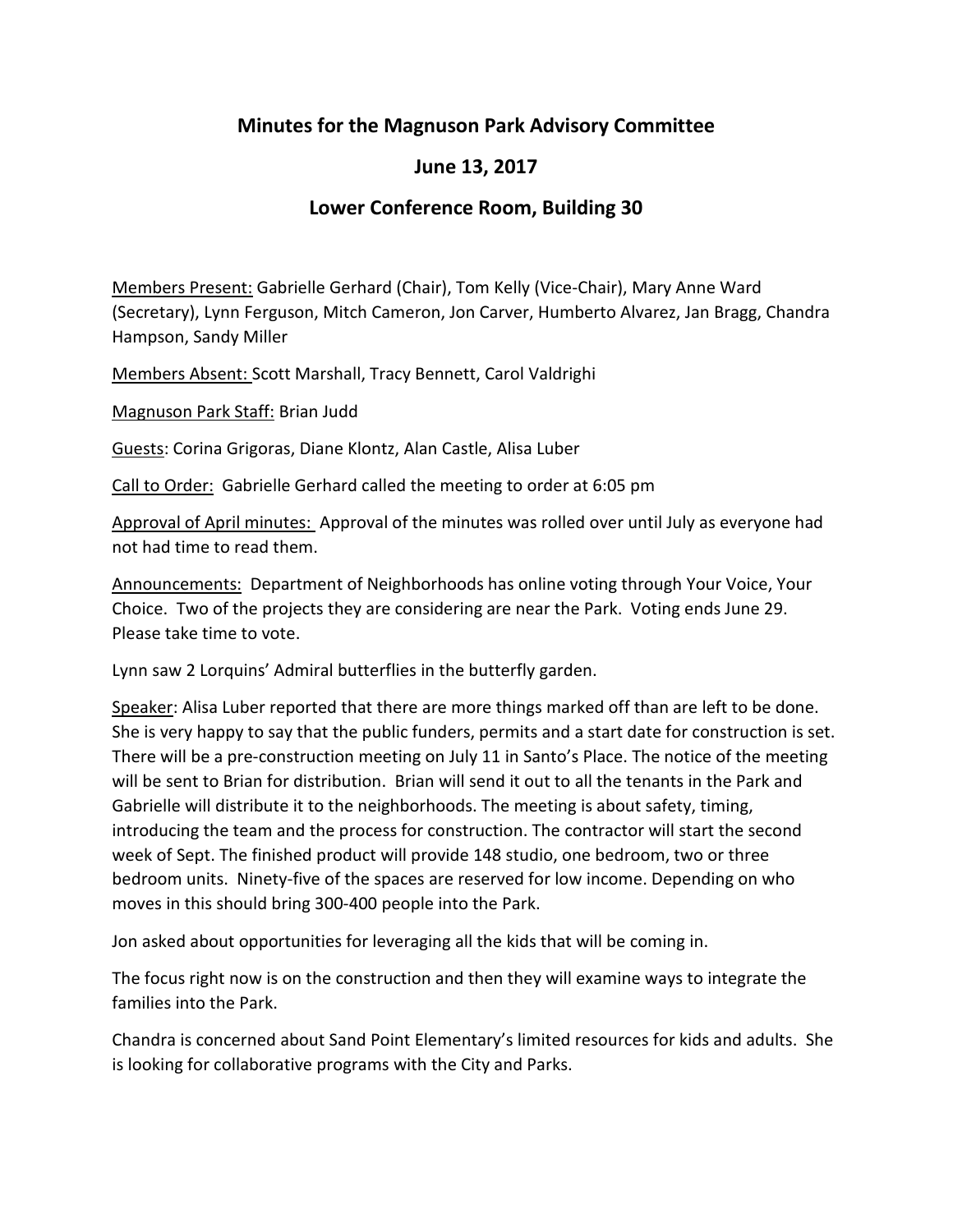There will be space within the building for community events and a full time person. This should help with getting kids enrolled in school.

Jon wanted to know about the interior and exterior. It is a contributing historic building so the outside historic aspects will remain. The interior has only one original wall. They are gutting the entire interior….new utilities, electric and water. The architect will bring plans to the July 11 meeting.

Lynn asked if the three chapel stained glass windows were going to be reused in the Mercy Housing plan and if the exterior Chapel and Crow's nest signs were to be retained and the answer was no. Mercy Housing then offered them to Friends of Sand Point Historic District for preservation and Lynn accepted their care.

The goal is not to build an island but rather a community. Jan asked about lighting.

The outside will not be separately lit but there will be light from inside the building so 62<sup>nd</sup> will be better illuminated. The desire is to have that space feel welcoming and safe.

Mary Anne reported on Sail Sand Point becoming a Safe Place through the program at Youth Care. This make SSP a safe place for a homeless or run away youth until they can be provided care. The desire is to have the Northshore be a Safe Place as well as other places in the Park. The Community Center will also be a Safe Place.

Firehouse: Sandy offered to serve on the committee to develop that building. Sandy has had a number of ideas. She would like to see it serve the whole Park instead of a small group. She feels food brings people together. Most people who live in the Park don't have cars and shop too much at the 7-11. She would love to see it developed as a farmer's market. Could be a key welcoming spot for the Park. Sandy is looking for more ideas.

Lynn would like to see a coffee shop and visitor's center.

Humberto thinks an alternative to the 7-11 would be great as long as it is reasonably priced.

There was a discussion about what it would take to have the gas station fixed up. It is part of the Tennis Center lease.

Committee Reports: The signage committee has met a couple of times. They are still trying to come up with a strategic approach. Mitch feels that there are just a few key signs that are needed.